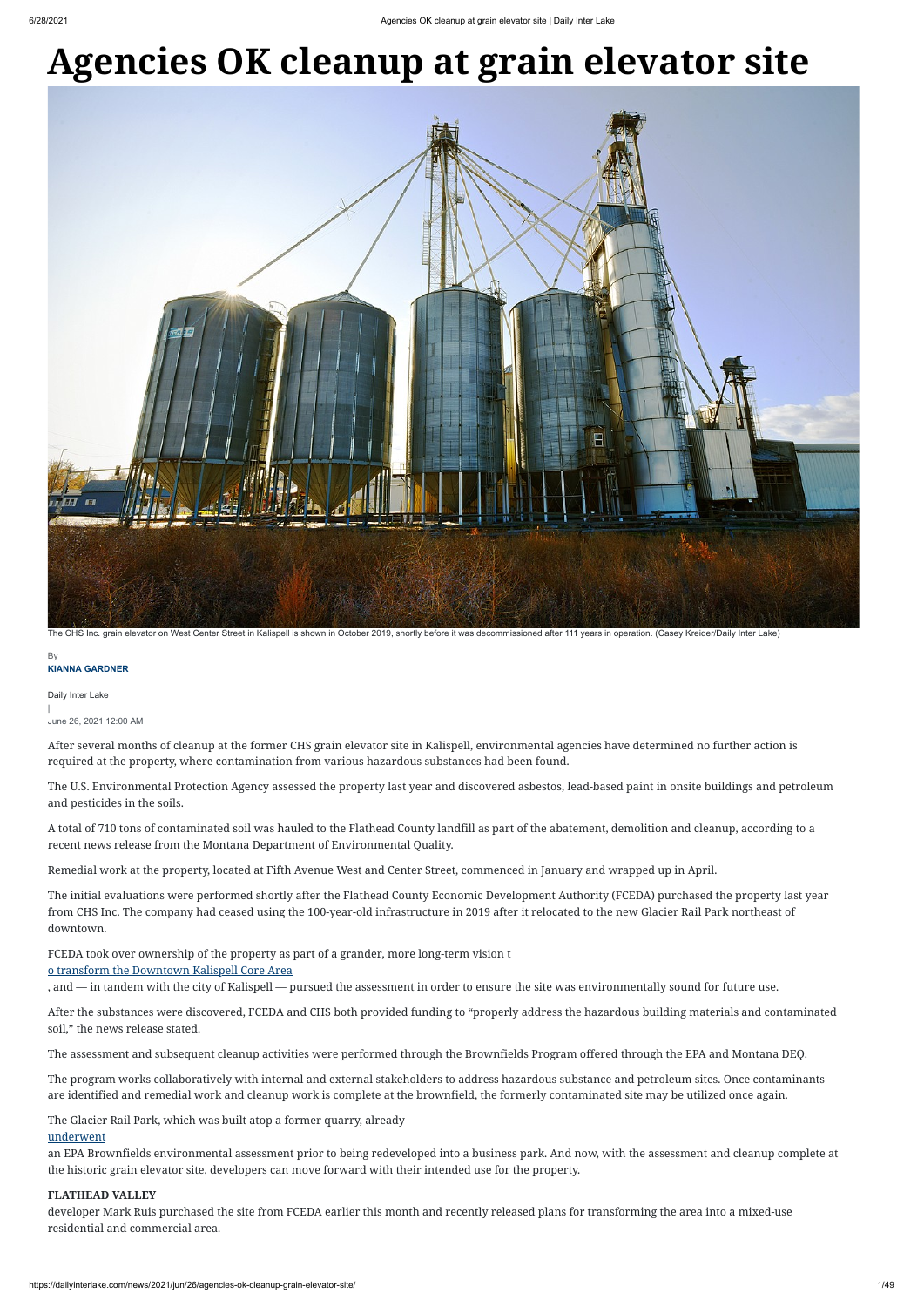As it stands, the property will feature more than 200 apartments, bars, restaurants, a hotel, retail space and parking — an ambitious plan that is part of Ruis' vision to help revitalize the valley's downtown areas. In May, Ruis told the Daily Inter Lake he will break ground soon and hopes to have the project completed by the end of 2022.

DEQ Petroleum Brownfields Coordinator Brandon Kingsbury commended the recent cleanup effort and cooperation exhibited by the economic development authority and other parties in a prepared statement.

"FCEDA's commitment to the assessment and cleanup of the former grain and bulk storage facility has brought this vital anchor property from industrial use to mixed residential and commercial use," he said. "This transformation will add synergy to a blossoming and vibrant downtown Kalispell."

Reporter Kianna Gardner may be reached at kgardner@dailyinterlake.com.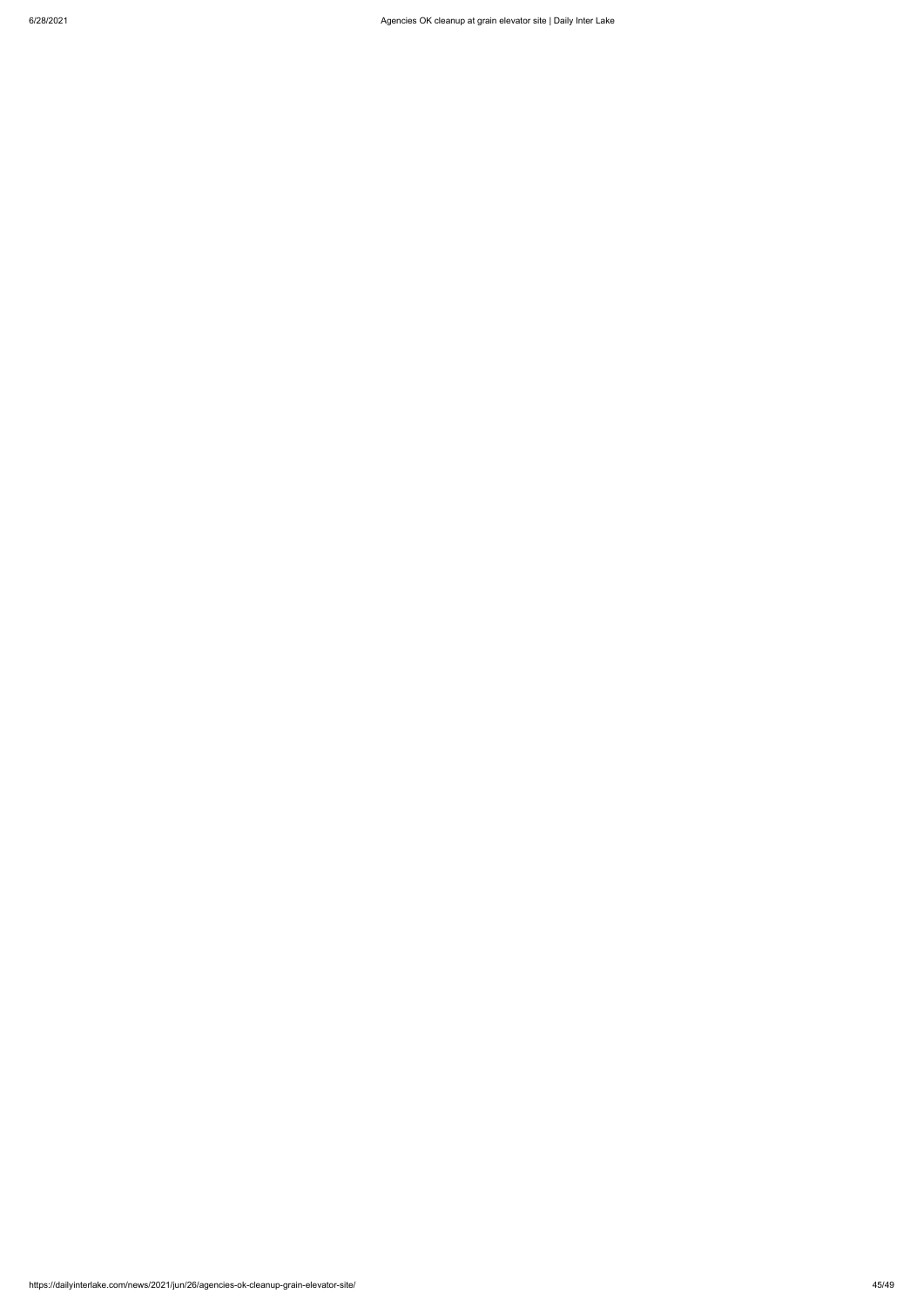!function(){"use strict";function r(t){return(r="function"==typeof Symbol&&"symbol"==typeof Symbol.iterator?function(t){return typeof t}:function(t){return t&&"function"==typeof Symbol&&t.constructor===Symbol&&t!==Symbol.prototype?"symbol":typeof t})(t)}function i(t,e){for(var n=0;n<e.length;n++){var a=e[n];a.enumerable=a.enumerable||!1,a.configurable=!0,"value"in a&& (a.writable=!0),Object.defineProperty(t,a.key,a)}}function u(t,e,n){return e in t?Object.defineProperty(t,e,{value:n,enumerable:!0,configurable:!0,writable:!0}):t[e]=n,t}function \$(e){for(var t=1;t<arguments.length;t++){var n=null!=arguments[t]?arguments[t]:{},a=Object.keys(n);"function"==typeof Object.getOwnPropertySymbols&&(a=a.concat(Object.getOwnPropertySymbols(n).filter(function(t){return Object.getOwnPropertyDescriptor(n,t).enumerable}))),a.forEach(function(t){u(e,t,n[t])})}return e}function h(t,e){return function(t){if(Array.isArray(t))return t}(t)||function(t,e){var n=[],a=!0,r=!1,i=void 0;try{for(var o,c=t[Symbol.iterator]();!(a=(o=c.next()).done)&&(n.push(o.value),!e||n.length!==e);a=!0);}catch(t){r=!0,i=t}finally{try{a||null==c.return||c.return()}finally{if(r)throw i}}return n}(t,e)||function(){throw new TypeError("I attempt to destructure non-iterable instance")}()}function d(t){return function(t){if(Array.isArray(t)){for(var e=0,n=new Array(t.length);e<t.length;e++)n[e]=t[e];return n}}(t)||function(t){if(Symbol.iterator in Object(t)| Arguments]"===Object.prototype.toString.call(t))return Array.from(t)}(t)||function(){throw new TypeError("Invalid attempt to spread non-iterable instance")}()}var t=function(){},e={},n={},a=null,o= {mark:t,measure:t};try{"undefined"!=typeof window&&(e=window),"undefined"!=typeof document&&(n=document),"undefined"!=typeof MutationObserver&&(a=MutationObserver),"undefined"!=typeof performance&& (o=performance)}catch(t){}var c=(e.navigator||{}).userAgent,s=void 0===c?"":c,v=e,b=n,l=a,f=o,m=!!v.document,p=!!b.documentElement&&!!b.head&&"function"==typeof b.addEventListener&&"function"==typeof b.createElement,k=~s.indexOf("MSIE")||~s.indexOf("Trident/"),g="\_\_\_FONT\_AWESOME\_\_\_",A=16,y="fa",w="svg-inline--fa",tt="data-fa-i2svg",x="data-fa-pseudo-element",S="data-fa-pseudo-element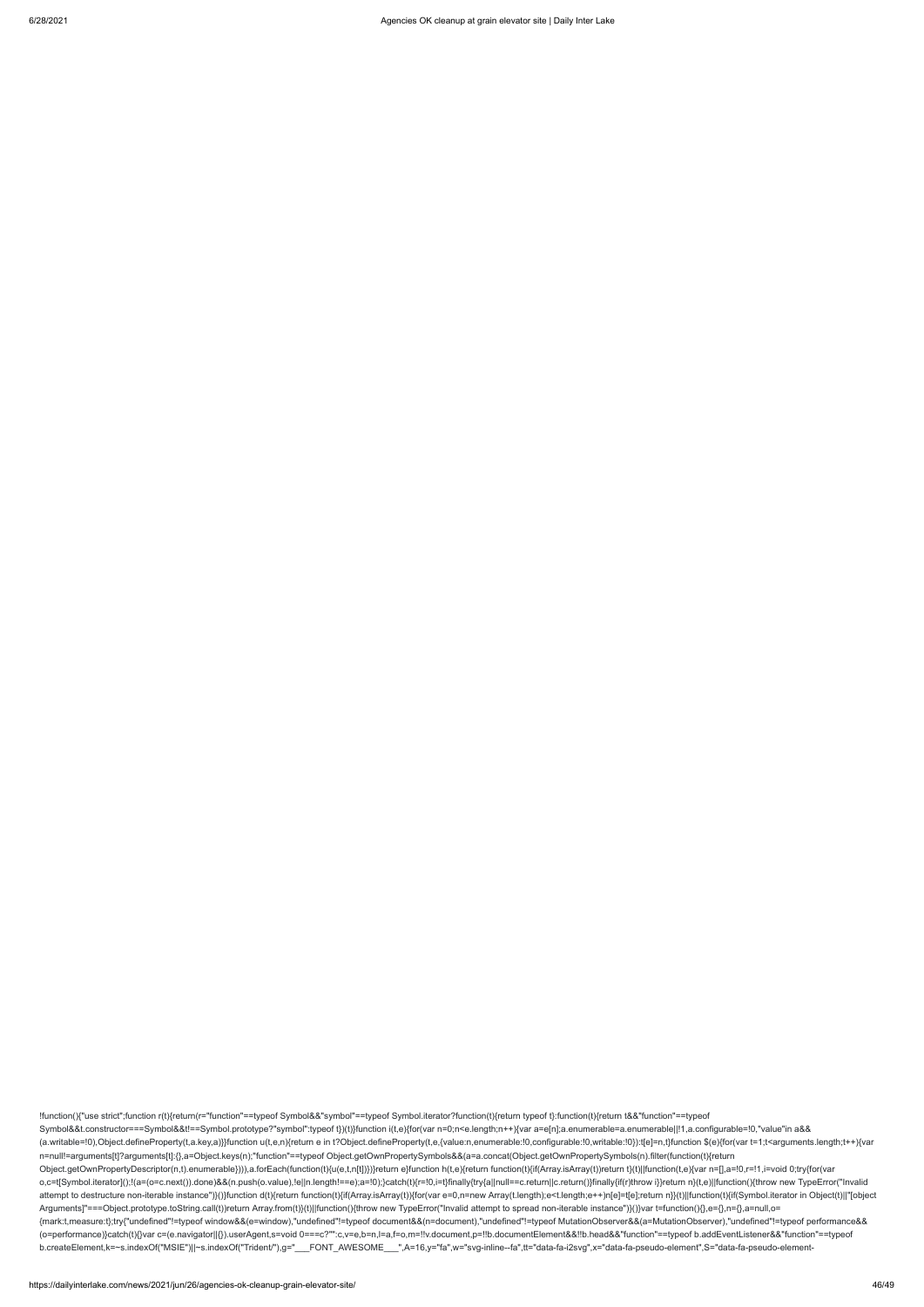pending",C="data-prefix",O="data-icon",M="fontawesome-i2svg",N="async",P=["HTML","HEAD","STYLE","SCRIPT"],E=function(){try{return!0}catch(t){return!1}}(),z=

{fas:"solid",far:"regular",fal:"light",fad:"duotone",fab:"brands",fak:"kit",fa:"solid"},L={solid:"fas",regular:"far",light:"fal",duotone:"fad",brands:"fab",kit:"fak"},j="fa-layers-text",R=/Font Awesome ([5 ]\*)

(Solid|Regular|Light|Duotone|Brands|Free|Pro|Kit).\*/,F={900:"fas",400:"far",normal:"far",300:"fal"},I=[1,2,3,4,5,6,7,8,9,10],T=I.concat([11,12,13,14,15,16,17,18,19,20]),\_=["class","data-prefix","data-icon","data-fatransform","data-fa-mask"],U={GROUP:"group",SWAP\_OPACITY:"swap-opacity",PRIMARY:"primary",SECONDARY:"secondary"},H=["xs","sm","lg","fw","ul","li","border","pull-left","pull-right","spin","pulse","rotate-90","rotate-180","rotate-270","flip-horizontal","flip-vertical","flip-both","stack","stack-1x","stack-2x","inverse","layers","layers-text","layers-

counter",U.GROUP,U.SWAP\_OPACITY,U.PRIMARY,U.SECONDARY].concat(I.map(function(t){return"".concat(t,"x")})).concat(T.map(function(t){return"w-".concat(t)})),Y=v.FontAwesomeConfig|| {};if(b&&"function"==typeof b.querySelector){var D=[["data-family-prefix","familyPrefix"],["data-replacement-class","replacementClass"],["data-auto-replace-svg","autoReplaceSvg"],["data-auto-add-css","autoAddCss"], ["data-auto-a11y","autoA11y"],["data-search-pseudo-elements","searchPseudoElements"],["data-observe-mutations","observeMutations"],["data-mutate-approach","mutateApproach"],["data-keep-originalsource","keepOriginalSource"],["data-measure-performance","measurePerformance"],["data-show-missing-icons","showMissingIcons"]];D.push(["data-auto-fetch-svg","autoFetchSvg"],["data-fetch-svgfrom","fetchSvgFrom"],["data-fetch-uploaded-svg-from","fetchUploadedSvgFrom"]),D.forEach(function(t){var e,n=h(t,2),a=n[0],r=n[1],i=""===(e=function(t){var e=b.querySelector("script["+t+"]");if(e)return e.getAttribute(t)}(a))||"false"!==e&&("true"===e||e);null!=i&&(Y[r]=i)})}var V=

K=b.createElement("a");K.href=q.fetchSvgFrom,q.fetchSvgFrom=K.href}!q.autoFetchSvg||q.fetchSvgFrom||E||(console.error("Disabling Font Awesome auto-fetching of SVG icons (it was enabled) because we could not guess the correct URL to load them from. ".concat(X)),q.autoFetchSvg=!1);var et=\$({},q);v.FontAwesomeConfig=et;var B=v||{};B[g]||(B[g]={}),B[g].styles||(B[g].styles={}),B[g].hooks||(B[g].hooks={}),B[g].shims|| (B[g].shims=[]);var J=B[g],Q=[],Z=!1;function nt(t){p&&(Z?setTimeout(t,0):Q.push(t))}p&&((Z=

{familyPrefix:y,replacementClass:w,autoReplaceSvg:!0,autoAddCss:!0,autoA11y:!0,searchPseudoElements:!1,observeMutations:!0,mutateApproach:"async",keepOriginalSource:!0,measurePerformance:!1,showMissing (q.observeMutations=!1);var W=/\/js\/.\*\.js.\*/,X='Manually set config.fetchSvgFrom = "URL" or use <script data-fetch-svg-from="URL" ...> to explicitly

configure.';if(q.autoFetchSvg&&!q.fetchSvgFrom&&b&&b.currentScript){var G=b.currentScript.getAttribute("src");-1<G.search(W)&&(E||console.info("Font Awesome SVG Auto-fetching URL has been determined using document.currentScript. This features is not supported in any version of Internet Explorer. ".concat(X)),q.fetchSvgFrom=G.replace(W,"/svgs"))}if(q.fetchSvgFrom){var

(t.\_state=it,t.\_data=e,mt(xt,t))}function yt(t){t.\_then=t.\_then.forEach(ht)}function wt(t){t.\_state=ot,yt(t)}function xt(t){t.\_state=ct,yt(t),lt.\_handled&&It&&global.process.emit("unhandledRejection",t.\_data,t)}function kt {global.process.emit("rejectionHandled",t)}function At(t){if("function"!=typeof t)throw new TypeError("Promise resolver "+t+" is not a function");if(this instanceof At==!1)throw new TypeError("Failed to construct 'Promise': Please use the 'new' operator, this object constructor cannot be called as a function.");this.\_then=[],function(t,e){function n(t){bt(e,t)}try{t(function(t){gt(e,t)},n)}catch(t){n(t)}}(t,this)}At.prototype= {constructor:At,\_state:rt,\_then:null,\_data:void 0,\_handled:!1,then:function(t,e){var n={owner:this,then:new this.constructor(st),fulfilled:t,rejected:e};return!e&&!t||this.\_handled||

(b.documentElement.doScroll?/^loaded|^c/:/^loaded|^i|^c/).test(b.readyState))||b.addEventListener("DOMContentLoaded",function t(){b.removeEventListener("DOMContentLoaded",t),Z=1,Q.map(function(t){return t()})}));var at,rt="pending",it="settled",ot="fulfilled",ct="rejected",st=function(){},lt="undefined"!=typeof global&&void 0!==global.process&&"function"==typeof global.process.emit,ft="undefined"==typeof setImmediate? setTimeout:setImmediate,ut=[];function dt(){for(var t=0;t<ut.length;t++)ut[t][0](ut[t][1]);at=!(ut=[])}function mt(t,e){ut.push([t,e]),at||(at=!0,ft(dt,0))}function ht(t){var

Nt="0123456789abcdefghijklmnopqrstuvwxyzABCDEFGHIJKLMNOPQRSTUVWXYZ";function Pt(){for(var t=12,e="";0<t--;)e+=Nt[62\*Math.random()|0];return e}function Et(t){for(var e=[],n=(t||[]).length>>>0;n--;)e[n]=t[n];return e}function zt(t){return t.classList?Et(t.classList):(t.getAttribute("class")||"").split(" ").filter(function(t){return t)}}function Lt(t,e){var n,a=e.split("-"),r=a[0],i=a.slice(1).join("-");return r!== (n=i,~H.indexOf(n))?null:i}function jt(t){return"".concat(t).replace(/&/g,"&").replace(/"/g,""").replace(//g,"'").replace(/</g,"&lt;").replace(/>/g,"&dt;"}}function Rt(n){return Object.keys(n|| {}).reduce(function(t,e){return t+"".concat(e,": ").concat(n[e],";")},"")}function Ft(t){return t.size!==Ot.size||t.x!==Ot.x||t.y!==Ot.y||t.rotate!==Ot.rotate||t.flipX||t.flipY}function It(t){var

e=t.owner,n=e.\_state,a=e.\_data,r=t[n],i=t.then;if("function"==typeof r){n=ot;try{a=r(a)}catch(t){bt(i,t)}}pt(i,a)||(n===ot&&gt(i,a),n===ct&&bt(i,a))}function pt(e,n){var a;try{if(e===n)throw new TypeError("A promises callback cannot return that same promise.");if(n&&("function"==typeof n||"object"===r(n))){var t=n.then;if("function"==typeof t)return t.call(n,function(t){a||(a=!0,n===t?vt(e,t):gt(e,t))},function(t){a|| (a=!0,bt(e,t))}),!0}}catch(t){return a||bt(e,t),!0}return!1}function gt(t,e){t!==e&&pt(t,e)||vt(t,e)}function vt(t,e){t.\_state===rt&&(t.\_state=it,t.\_data=e,mt(wt,t))}function bt(t,e){t.\_state===rt&&

(k=B).children,C=k.attributes,O=k.main,M=k.mask,N=k.maskId,P=k.transform,E=O.width,z=O.icon,L=M.width,j=M.icon,R=It({transform:P,containerWidth:L,iconWidth:E}),F={tag:"rect",attributes:\$({},Tt, {fill:"white"})},l=z.children?{children:z.children.map(\_t)}:{},T={tag:"g",attributes:\$({},R.inner),children:[\_t(\$({tag:z.tag,attributes:\$({},2.attributes,R.path)},l))]},\_={tag:"g",attributes:\$({},R.outer),children:[T]},U=" ".concat(N||Pt()),H="clip-".concat(N||Pt()),Y={tag:"mask",attributes:\$({},Tt,{id:U,maskUnits:"userSpaceOnUse",maskContentUnits:"userSpaceOnUse"}),children:[F,\_]},D={tag:"defs",children:[{tag:"clipPath",attributes:\$({},Tt,{ {id:H},children:(A=j,"g"===A.tag?A.children:[A])},Y]},S.push(D,{tag:"rect",attributes:\$({fill:"currentColor","clip-path":"url(#".concat(H,")"),mask:"url(#".concat(U,")")},Tt)}),{children:S,attributes:C}):function(t){var e=t.children,n=t.attributes,a=t.main,r=t.transform,i=Rt(t.styles);if(0<i.length&&(n.style=i),Ft(r)){var o=It({transform:r,containerWidth:a.width,iconWidth:a.width});e.push({tag:"g",attributes:\$({},o.outer),children: [{tag:"g",attributes:\$({},o.inner),children:[{tag:a.icon.tag,children:a.icon.children,attributes:\$({},a.icon.attributes,o.path)}]}]})}else e.push(a.icon);return{children:e,attributes:n}}(B),Q=J.children,Z=J.attributes;return B.children=Q,B.attributes=Z,c?(q=(V=B).prefix,W=V.iconName,X=V.children,G=V.attributes,K=V.symbol,[{tag:"svg",attributes:{style:"display: none;"},children:[{tag:"symbol",attributes:\$({},G,{id:!0===K?"".concat(q,"- ").concat(et.familyPrefix,"-").concat(W):K}),children:X}]}]):function(t){var e=t.children,n=t.main,a=t.mask,r=t.attributes,i=t.styles,o=t.transform;if(Ft(o)&&n.found&&!a.found){var c=n.width/n.height/2,s=.5;r.style=Rt(\${{} {"transform-origin":"".concat(c+o.x/16,"em ").concat(s+o.y/16,"em")}))}return[{tag:"svg",attributes:r,children:e}]}(B)}function Ht(t){var e=t.content,n=t.width,a=t.height,r=t.transform,i=t.title,o=t.extra,c=t.watchable,s=v 0!==c&&c,l=\$({},o.attributes,i?{title:i}:{},{class:o.classes.join(" ")});s&&(l[tt]="");var f,u,d,m,h,p,g,v,b,y=\$({},o.styles);Ft(r)&&(y.transform=(u=(f={transform:r,startCentered:!0,width:n,height:a}).transform,d=f.width,m 0===d?A:d,h=f.height,p=void 0===h?A:h,g=f.startCentered,b="",b+=(v=void 0!==g&&g)&&k?"translate(".concat(u.x/Ct-m/2,"em, ").concat(u.y/Ct-p/2,"em) "):v?"translate(calc(-50% + ".concat(u.x/Ct,"em), calc(-50% + ").concat(u.y/Ct,"em)) "):"translate(".concat(u.x/Ct,"em, ").concat(u.y/Ct,"em) "),b+="scale(".concat(u.size/Ct\*(u.flipX?-1:1),", ").concat(u.size/Ct\*(u.flipY?-1:1),") "),b+="rotate(".concat(u.rotate,"deg) ")),y["-webkittransform"]=y.transform);var w=Rt(y);0<w.length&&(l.style=w);var x=[];return x.push({tag:"span",attributes:l,children:[e]}),i&&x.push({tag:"span",attributes:{class:"sr-only"},children:[i]}),x}var Yt=function() {},Dt=et.measurePerformance&&f&&f.mark&&f.measure?f:{mark:Yt,measure:Yt},Vt='FA "5.15.3"',qt=function(t){Dt.mark("".concat(Vt," ").concat(t," ends")),Dt.measure("".concat(Vt," ").concat(t),"".concat(Vt," ").concat(t," begins"),"".concat(Vt," ").concat(t," ends"))},Wt={begin:function(t){return Dt.mark("".concat(Vt," ").concat(t," begins")),function({feturn qt(t)}},end:qt},Xt=function(t,e,n,a){var r,i,o,c,s,l=Object.keys(t),f=l.length,u=v 0!==a?(c=e,s=a,function(t,e,n,a){return c.call(s,t,e,n,a)}):e;for(o=void 0===n?(r=1,t[l[0]]):(r=0,n);r<f;r++)o=u(o,t[i=l[r]],i,t);return o};function Gt(t){for(var e="",n=0;n<t.length;n++){e+= ("000"+t.charCodeAt(n).toString(16)).slice(-4)}return e}function Kt(t){if(1!==t.length)return!1;var e,n,a,r,i,o=(n=0,r=(e=t).length,55296<=(i=e.charCodeAt(n))&&i<=56319&&n+1<r&&56320<= (a=e.charCodeAt(n+1))&&a<=57343?1024\*(i-55296)+a-56320+65536:i);return 57344<=o&&o<=63743}function Bt(t,a){var e=(2<arguments.length&&void 0!==arguments[2]?arguments[2]:{}).skipHooks,n=void 0!==e&&e,r=Object.keys(a).reduce(function(t,e){var n=a[e];return!!n.icon?t[n.iconName]=n.icon:t[e]=n,t},{});"function"!=typeof J.hooks.addPack||n?J.styles[t]=\$({},J.styles[t]||  $\{1, r\}$ :J.hooks.addPack(t,r),"fas"===t&&Bt("fa",a)}var Jt=/viewBox="0 0 ([0-9]+)"/,Qt=/path d="([^"]+)"/,Zt=/path d="([^"]+)".\*path d="([^"]+)";var \$t=J.styles,te=J.shims,ee={},ne={},ae={};function re(t,e,n){var Jt=/vie a,r,i,o,c,s,l=(i=r=null,o=(a=n).match(Jt),c=a.match(Qt),(s=a.match(Zt))?i=[s[1],s[2]]:c&&(i=c[1]),o&&i&&(r=[parseInt(o[1],10),parseInt(o[2],10),[],null,i]),r);l&&!Kt(e)&&(Bt(t,u({},e,l),{skipHooks:!0}),se()),ie[t] [e].map(function(t){t(l)}),delete ie[t][e]}var ie={};function oe(t,e){return Kt(t)?"unicode/".concat(Gt(t)).concat(void 0===e?"":"-".concat(e),".svg"):"".concat(t).concat(t).concat(oid 0===e?"":"-".concat(oid 0===e?"":"-". {var t=2<arguments.length&&void 0!==arguments[2]?arguments[2]:{},o="fak"===r,e=t.url,c=void 0===e?et.fetchSvgFrom:e,n=t.uploadedSvgUrl,s=void 0===n?et.fetchUploadedSvgFrom:n,l=t.token,f=t.version;return ie[r]&&ie[r][i]]|(ie[r]=\$({},ie[r]||{},u({},i,[]))),new St(function(e,t){if(!c)return t(new Error("No URL available to fetch SVGs from. Specify in params or by setting config.fetchSvgFrom"));if(o&&!s)return t(new Error("No available to fetch kit SVGs from. Specify in params or by setting config.fetchKitSvgFrom"));var n=o?"".concat(s,"/").concat(l,"/icons/").concat(oe(i,f)):"".concat(c,"/").concat(z[r],"/").concat(oe(i));if(l&&(n="".concat(n, token=").concat(l)),J.styles[r]&&J.styles[r][i])return e(J.styles[r][i]);if(ie[r][i].push(function(t){e(t)}),1===ie[r][i].length)if("function"==typeof fetch)fetch(n,{mode:"cors"}).then(function(t){return t.text()}).then(fu

(this.\_handled=!0,this.\_state===ct&&lt&&mt(kt,this)),this.\_state===ot||this.\_state===ct?mt(ht,n):this.\_then.push(n),n.then},catch:function(t){return this.then(null,t)}},At.all=function(c){if(!Array.isArray(c))throw new TypeError("You must pass an array to Promise.all().");return new At(function(n,t){var a=[],r=0;function e(e){return r++,function(t){a[e]=t,--r||n(a)}}for(var i,o=0;o<c.length;o++)(i=c[o])&&"function"==typeof i.then? i.then(e(o),t):a[o]=i;r||n(a)})},At.race=function(r){if(!Array.isArray(r))throw new TypeError("You must pass an array to Promise.race().");return new At(function(t,e){for(var n,a=0;a<r.length;a++)(n=r[a])&&"function"==type n.then?n.then(t,e):t(n)})},At.resolve=function(e){return e&&"object"===r(e)&&e.constructor===At?e:new At(function(t){t(e)})},At.reject=function(n){return new At(function(t,e){e(n)})};var St="function"==typeof Promise? Promise:At,Ct=A,Ot={size:16,x:0,y:0,rotate:0,flipX:!1,flipY:!1};function Mt(t){if(t&&p){var e=b.createElement("style");e.setAttribute("type","text/css"),e.innerHTML=t;for(var n=b.head.childNodes,a=null,r=n.length-1;-1<r;r- -){var i=n[r],o=(i.tagName||"").toUpperCase();-1<["STYLE","LINK"].indexOf(o)&&(a=i)}return b.head.insertBefore(e,a),t}}var

e=t.transform,n=t.containerWidth,a=t.iconWidth,r={transform:"translate(".concat(n/2," 256)")},i="translate(".concat(32\*e.x,", ").concat(32\*e.y,") "),o="scale(".concat(e.size/16\*(e.flipX?-1:1),", ").concat(e.size/16\*(e.flipY? -1:1),") "),c="rotate(".concat(e.rotate," 0 0)");return{outer:r,inner:{transform:"".concat(i," ").concat(o," ").concat(c)},path:{transform:"translate(".concat(a/2\*-1," -256)"}}}}var Tt={x:0,y:0,width:"100%",height:"100%"}; \_t(t){var e=!(1<arguments.length&&void 0!==arguments[1])||arguments[1];return t.attributes&&(t.attributes.fill||e)&&(t.attributes.fill="black"),t}function Ut(t){var

e=t.icons,n=e.main,a=e.mask,r=t.prefix,i=t.iconName,o=t.transform,c=t.symbol,s=t.title,l=t.maskId,f=t.titleId,u=t.extra,d=t.watchable,m=void 0!==d&&d,h=a.found?a:n,p=h.width,g=h.height,v="fak"===r,b=v?"":"fa-w- ".concat(Math.ceil(p/g\*16)),y=[et.replacementClass,i?"".concat(et.familyPrefix,"-").concat(i):"",b].filter(function(t){return-1===u.classes.indexOf(t)}).filter(function(t){return"!==t|!!!!}).concat(u.classes).join(""),w={c [],attributes:\$({},u.attributes,{"data-prefix":r,"data-icon":i,class:y,role:u.attributes.role||"img",xmlns:"http://www.w3.org/2000/svg",viewBox:"0 0 ".concat(p," ").concat(g)})},x=v&&!~u.classes.indexOf("fa-fw")? {width:"".concat(p/g\*16\*.0625,"em")}:{};m&&(w.attributes[tt]=""),s&&w.children.push({tag:"title",attributes:{id:w.attributes["aria-labelledby"]||"title-".concat(f||Pt())},children:[s]});var

k,A,S,C,O,M,N,P,E,z,L,j,R,F,I,T,\_,U,H,Y,D,V,q,W,X,G,K,B=\$({},w,{prefix:r,iconName:i,main:n,mask:a,maskId:l,transform:o,symbol:c,styles:\$({},x,u.styles)}),J=a.found&&n.found?(S=

{re(r,i,t)}).catch(function(){re(r,i,"")});else if("function"==typeof XMLHttpRequest){var a=new XMLHttpRequest;a.addEventListener("loadend",function(){this.responseText? re(r,i,this.responseText):re(r,i,"")}),a.open("GET",n),a.send()}else re(r,i,"")})},se=function(){var t=function(a){return Xt(\$t,function(t,e,n){return t[n]=Xt(e,a,{}),t},{})};ee=t(function(t,e,n){return e[3]&& (t[e[3]]=n),t}),ne=t(function(e,t,n){var a=t[2];return e[n]=n,a.forEach(function(t){e[t]=n}),e});var i="far"in \$t;ae=Xt(te,function(t,e){var n=e[0],a=e[1],r=e[2];return"far"!==a||i||(a="fas"),t[n]={prefix:a,iconName:r},t}, le(t,e){return(ee[t]||{})[e]}se();var fe=J.styles,ue=function(){return{prefix:null,iconName:null,rest:[]}};function de(t){return t.reduce(function(t,e){var n=Lt(et.familyPrefix,e);if(fe[e])t.prefix=e;else if(et.autoFetchSvg&&-1<Object.keys(z).indexOf(e))t.prefix=e;else if(n){var a="fa"===t.prefix?ae[n]||{prefix:null,iconName:null}:{};t.iconName=a.iconName||n,t.prefix=a.prefix||t.prefix}else e!==et.replacementClass&&0!==e.indexOf("fa-w-")&&t.rest.push(e);return t},ue())}function me(t,e,n){if(t&&t[e]&&t[e][n])return{prefix:e,iconName:n,icon:t[e][n]}}function he(t){var n,e=t.tag,a=t.attributes,r=void 0===a? {}:a,i=t.children,o=void 0===i?[]:i;return"string"==typeof t?jt(t):"<".concat(e," ").concat((n=r,Object.keys(n||{}).reduce(function(t,e){return t+"".concat(e,'=").concat(jt(n[e]),"")},"").trim()),">").concat(o.map(he).join </").concat(e,">")}var pe=function(){};function ge(t){return"string"==typeof(t.getAttribute?t.getAttribute(tt):null)}var ve={replace:function(t){var e=t[0],n=t[1].map(function(t){return he(t)}).join("\n");if(e.parentNode&&e.outerHTML)e.outerHTML=n+(et.keepOriginalSource&&"svg"!==e.tagName.toLowerCase()?"\x3c!-- ".concat(e.outerHTML," Font Awesome fontawesome.com --\x3e"):"");else if(e.parentNode){var a=document.createElement("span");e.parentNode.replaceChild(a,e),a.outerHTML=n}},nest:function(t){var e=t[0],n=t[1];if(~zt(e).indexOf(et.replacementClass))return ve.replace(t);var a=new RegExp("".concat(et.familyPrefix,"-.\*"));delete n[0].attributes.style,delete n[0].attributes.id;var r=n[0].attributes.class.split(" ").reduce(function(t,e){return e===et.replacementClass||e.match(a)? t.toSvg.push(e):t.toNode.push(e),t},{toNode:[],toSvg:[]});n[0].attributes.class=r.toSvg.join(" ");var i=n.map(function(t){return he(t)}).join("\n");e.setAttribute("class",r.toNode.join(" ")),e.setAttribute(tt,""),e.innerHTML=i}};function be(t){t()}function ye(n,t){var a="function"==typeof t?t:pe;if(0===n.length)a();else{var e=be;et.mutateApproach===N&&(e=v.requestAnimationFrame||be),e(function(){var t=!0===et.autoReplaceSvg?ve.replace:ve[et.autoReplaceSvg]||ve.replace,e=Wt.begin("mutate");n.map(t),e(),a()})}}var we=!1;function xe(){we=!1}var ke=null;function Ae(t){if(l&&et.observeMutations){var r=t.treeCallback,i=t.nodeCallback,o=t.pseudoElementsCallback,e=t.observeMutationsRoot,n=void 0===e?b:e;ke=new l(function(t){we||Et(t).forEach(function(t) {if("childList"===t.type&&0<t.addedNodes.length&&!ge(t.addedNodes[0])&&

(et.searchPseudoElements&&o(t.target),r(t.target)),"attributes"===t.type&&t.target.parentNode&&et.searchPseudoElements&&o(t.target.parentNode),"attributes"===t.type&&ge(t.target)&&~\_.indexOf(t.attributeName))if( {var e=de(zt(t.target)),n=e.prefix,a=e.iconName;n&&t.target.setAttribute("data-prefix",n),a&&t.target.setAttribute("data-icon",a)}else i(t.target)})}),p&&ke.observe(n,

{childList:!0,attributes:!0,characterData:!0,subtree:!0})}}function Se(t){var e,n,a=t.getAttribute("data-prefix"),r=t.getAttribute("data-icon"),i=void 0!==t.innerText?t.innerText.trim():"",o=de(zt(t));return a&&r&& (o.prefix=a,o.iconName=r),o.prefix&&1<i.length?o.iconName=(e=o.prefix,n=t.innerText,(ne[e]||{})[n]):o.prefix&&1===i.length&&(o.iconName=le(o.prefix,Gt(t.innerText))),o}var Ce=function(t){var e= {size:16,x:0,y:0,flipX:!1,flipY:!1,rotate:0};return t?t.toLowerCase().split(" ").reduce(function(t,e){var n=e.toLowerCase().split("-"),a=n[0],r=n.slice(1).join("-");if(a&&"h"===r)return t.flipX=!0,t;if(a&&"v"===r)return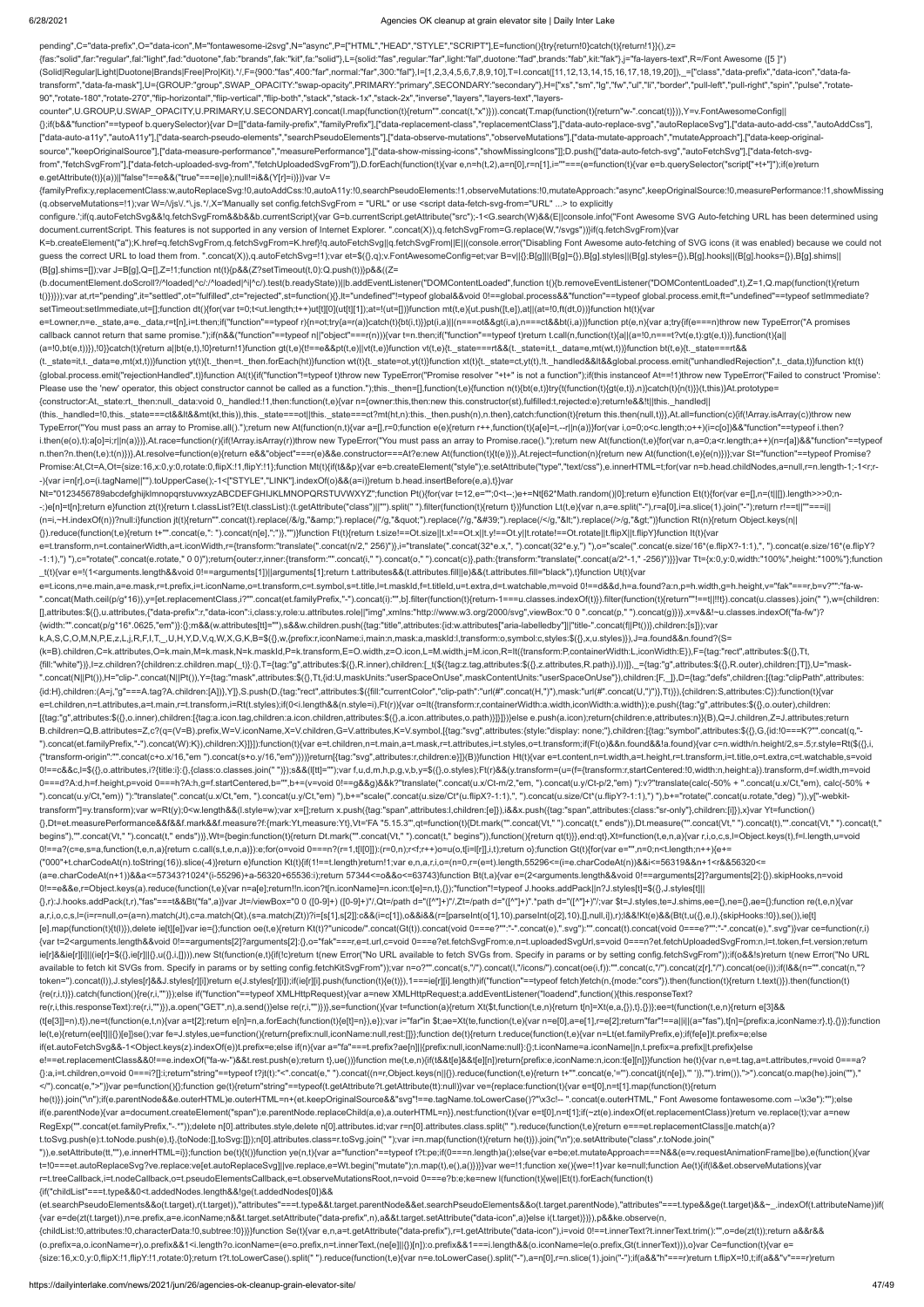#### 6/28/2021 Agencies OK cleanup at grain elevator site | Daily Inter Lake

t.flipY=!0,t;if(r=parseFloat(r),isNaN(r))return t;switch(a){case"grow":t.size=t.size+r;break;case"shrink":t.size=t.size-r;break;case"left":t.x=t.x-r;break;case"right":t.x=t.x+r;break;case"up":t.y=t.yr;break;case"down":t.y=t.y+r;break;case"rotate":t.rotate=t.rotate+r}return t},e):e};function Oe(t){var e,n,a,r,i,o,c,s,l=Se(t),f=l.iconName,u=l.prefix,d=l.rest,m=(e=t.getAttribute("style"),n=[],e&& (n=e.split(";").reduce(function(t,e){var n=e.split(":"),a=n[0],r=n.slice(1);return a&&0<r.length&&(t[a]=r.join(":").trim()),t},{})),n),h=Ce(t.getAttribute("data-fa-transform")),p=null!==(a=t.getAttribute("data-fa-symbol"))&& (""===a||a),g=(i=Et((r=t).attributes).reduce(function(t,e){return"class"!==t.name&&"style"!==t.name&&(t[e.name]=e.value),t},{}),o=r.getAttribute("title"),c=r.getAttribute("data-fa-title-id"),et.autoA11y&&(o?i["arialabelledby"]="".concat(et.replacementClass,"-title-").concat(c||Pt()):(i["aria-hidden"]="true",i.focusable="false")),i),v=(s=t.getAttribute("data-fa-mask"))?de(s.split(" ").map(function(t){return t.trim()})):ue();return{iconName:f,title:t.getAttribute("title"),titleId:t.getAttribute("data-fa-title-id"),prefix:u,transform:h,symbol:p,mask:v,maskId:t.getAttribute("data-fa-mask-id"),extra: {classes:d,styles:m,attributes:g}}}function Me(t){this.name="MissingIcon",this.message=t||"Icon unavailable",this.stack=(new Error).stack}(Me.prototype=Object.create(Error.prototype)).constructor=Me;var Ne= {fill:"currentColor"},Pe={attributeType:"XML",repeatCount:"indefinite",dur:"2s"},Ee={tag:"path",attributes:\$({},Ne,{d:"M156.5,447.7l-12.6,29.5c-18.7-9.5-35.9-21.2-51.5-34.9l22.7- 22.7C127.6,430.5,141.5,440,156.5,447.7z M40.6,272H8.5 c1.4,21.2,5.4,41.7,11.7,61.1L50,321.2C45.1,305.5,41.8,289,40.6,272z M40.6,240c1.4-18.8,5.2-37,11.1-54.1l-29.5-12.6 C14.7,194.3,10,216.7,8.5,240H40.6z M64.3,156.5c7.8-14.9,17.2-28.8,28.1-41.5L69.7,92.3c-13.7,15.6-25.5,32.8-34.9,51.5 L64.3,156.5z M397,419.6c-13.9,12-29.4,22.3-46.1,30.4l11.9,29.8c20.7-9.9,39.8-22.6,56.9-37.6L397,419.6z M115,92.4 c13.9- 12,29.4-22.3,46.1-30.4l-11.9-29.8c-20.7,9.9-39.8,22.6-56.8,37.6L115,92.4z M447.7,355.5c-7.8,14.9-17.2,28.8-28.1,41.5 l22.7,22.7c13.7-15.6,25.5-32.9,34.9-51.5L447.7,355.5z M471.4,272c-1.4,18.8-5.2,37- 11.1,54.1l29.5,12.6 c7.5-21.1,12.2-43.5,13.6-66.8H471.4z M321.2,462c-15.7,5-32.2,8.2-49.2,9.4v32.1c21.2-1.4,41.7-5.4,61.1-11.7L321.2,462z M240,471.4c-18.8-1.4-37-5.2-54.1-11.1l-12.6,29.5c21.1,7.5,43.5,12.2,66.8,13.6V471.4z M462,190.8c5,15.7,8.2,32.2,9.4,49.2h32.1 c-1.4-21.2-5.4-41.7-11.7-61.1L462,190.8z M92.4,397c-12-13.9-22.3-29.4-30.4-46.1l-29.8,11.9c9.9,20.7,22.6,39.8,37.6,56.9 L92.4,397z M272,40.6c18.8,1.4,36.9,5.2,54.1,11.1l12.6-29.5C317.7,14.7,295.3,10,272,8.5V40.6z M190.8,50 c15.7-5,32.2-8.2,49.2-9.4V8.5c-21.2,1.4-41.7,5.4-61.1,11.7L190.8,50z M442.3,92.3L419.6,115c12,13.9,22.3,29.4,30.5,46.1 l29.8-11.9C470,128.5,457.3,109.4,442.3,92.3z M397,92.4l22.7-22.7c-15.6-13.7-32.8-25.5-51.5-34.9l-12.6,29.5 C370.4,72.1,384.4,81.5,397,92.4z"})},ze=\$({},Pe, {attributeName:"opacity"}),Le={tag:"g",children:[Ee,{tag:"circle",attributes:\$({},Ne,{cx:"256",cy:"364",r:"28"}),children:[{tag:"animate",attributes:\$({},Pe,{attributeName:"r",values:"28;14;28;28;14;28;"})}, {tag:"animate",attributes:\$({},ze,{values:"1;0;1;1;0;1;"})}]},{tag:"path",attributes:\$({},Ne,{opacity:"1",d:"M263.7,312h-16c-6.6,0-12-5.4-12-12c0-71,77.4-63.9,77.4-107.8c0-20-17.8-40.2-57.4-40.2c-29.1,0-44.3,9.6- 59.2,28.7 c-3.9,5-11.1,6-16.2,2.4l-13.1-9.2c-5.6-3.9-6.9-11.8-2.6-17.2c21.2-27.2,46.4-44.7,91.2-44.7c52.3,0,97.4,29.8,97.4,80.2 c0,67.6-77.4,63.5-77.4,107.8C275.7,306.6,270.3,312,263.7,312z"}),children: [{tag:"animate",attributes:\$({},ze,{values:"1;0;0;0;0;1;"})}]},{tag:"path",attributes:\$({},Ne,{opacity:"0",d:"M232.5,134.5l7,168c0.3,6.4,5.6,11.5,12,11.5h9c6.4,0,11.7-5.1,12-11.5l7-168c0.3-6.8-5.2-12.5-12-12.5h-23 C237.7,122,232.2,127.7,232.5,134.5z"}),children:[{tag:"animate",attributes:\$({},ze,{values:"0;0;1;1;0;0;"})}]}]},je=J.styles;function Re(t){var e=t[0],n=t[1],a=h(t.slice(4),1) [0];return{found:!0,width:e,height:n,icon:Array.isArray(a)?{tag:"g",attributes:{class:"".concat(et.familyPrefix,"-").concat(U.GROUP)},children:[{tag:"path",attributes:{class:"".concat(et.familyPrefix,"- ").concat(U.SECONDARY),fill:"currentColor",d:a[0]}},{tag:"path",attributes:{class:"".concat(et.familyPrefix,"-").concat(U.PRIMARY),fill:"currentColor",d:a[1]}}]}:{tag:"path",attributes:{fill:"currentColor",d:a}}}}function Fe(o,c){return new St(function(n,t){var a={found:!1,width:512,height:512,icon:Le};if(o&&c&&je[c]&&je[c][o]){var e=je[c][o];return n(Re(e))}var r={},i=function(){var t=0<arguments.length&&void 0!==arguments[0]? arguments[0]:{},e=1<arguments.length?arguments[1]:void 0;if(e&&Kt(e)){if(t&&t.iconUploads){var n=t.iconUploads,a=Object.keys(n).find(function(t){return n[t]&&n[t].u&&n[t].u===Gt(e)});if(a)return n[a].v}}else if(t&&t.iconUploads&&t.iconUploads[e]&&t.iconUploads[e].v)return t.iconUploads[e].v}(v.FontAwesomeKitConfig,o);if(v.FontAwesomeKitConfig&&v.FontAwesomeKitConfig.token&& (r.token=v.FontAwesomeKitConfig.token),"fak"===c&&(r.version=i),o&&c&&et.autoFetchSvg)return ce(c,o,\$({},r)).then(function(t){var e={};t&&(e=Re(t)),n(\$({},a,e))}).catch(t);o&&c&&!et.showMissingIcons?t(new Me("Icon is missing for prefix ".concat(c," with icon name ").concat(o))):n(a)})}var le=J.styles;function Te(t){var i,e,o,c,s,l,f,u,n,d,m,a=Oe(t);return~a.extra.classes.indexOf(j)?function(t,e){var n=e.title,a=e.transform,r=e.extra,i=null,o=null;if(k){var c=parseInt(getComputedStyle(t).fontSize,10),s=t.getBoundingClientRect();i=s.width/c,o=s.height/c}return et.autoA11y&&!n&&(r.attributes["ariahidden"]="true"),St.resolve([t,Ht({content:t.innerHTML,width:i,height:o,transform:a,title:n,extra:r,watchable:!0})])}(t,a):(i=t,o= (e=a).iconName,c=e.title,s=e.titleId,l=e.prefix,f=e.transform,u=e.symbol,n=e.mask,d=e.maskId,m=e.extra,new St(function(r,t){St.all([Fe(o,l),Fe(n.iconName,n.prefix)]).then(function(t){var e=h(t,2),n=e[0],a=e[1];r([i,Ut({icons:{main:n,mask:a},prefix:l,iconName:o,transform:f,symbol:u,mask:a,maskId:d,title:c,titleId:s,extra:m,watchable:!0})])})}))}function \_e(t){var n=1<arguments.length&&void 0!==arguments[1]?arguments[1]:null;if(p){var e=b.documentElement.classList,a=function(t){return e.add("".concat(M,"-").concat(t))},r=function(t){return e.remove("".concat(M,"-").concat(t)},r=function(t){return e.remove("". Object.keys(z):Object.keys(le),o=[".".concat(j,":not([").concat(tt,"])")].concat(i.map(function(t){return".".concat(t,":not([").concat(tt,"])")}).join(", ");if(0!==o.length){var c=[];try{c=Et(t.querySelectorAll(o))}catch(t {}if(0<c.length){a("pending"),r("complete");var s=Wt.begin("onTree"),l=c.reduce(function(t,e){try{var n=Te(e);n&&t.push(n)}catch(t){E||t instanceof Me&&console.error(t)}return t},[]);return new St(function(e,t) {St.all(l).then(function(t){ye(t,function(){a("active"),a("complete"),r("pending"),"function"==typeof n&&n(),s(),e()})}).catch(function(){s(),t()})})}}}}function Ue(t){var e=1<arguments.length&&void 0!==arguments[1]? arguments[1]:null;Te(t).then(function(t){t&&ye([t],e)})}function He(h,p){var g="".concat(S).concat(p.replace(":","-"));return new St(function(a,t){if(null!==h.getAttribute(g))return a();var e=Et(h.children).filter(function {return t.getAttribute(x)===p})[0],n=v.getComputedStyle(h,p),r=n.getPropertyValue("font-family").match(R),i=n.getPropertyValue("font-weight"),o=n.getPropertyValue("content");if(e&&!r)return h.removeChild(e),a();if(r&&"none"!==o&&""!==o){var c=n.getPropertyValue("content"),s=~["Solid","Regular","Light","Duotone","Brands","Kit"].indexOf(r[2])?L[r[2].toLowerCase()]:F[i],l=Gt(3===c.length? c.substr(1,1):c),f=le(s,l),u=f;if(u||(u=l),f||(f=String.fromCharCode(parseInt(l,16))),!f||e&&e.getAttribute(C)===s&&e.getAttribute(O)===u)a();else{h.setAttribute(g,u),e&&h.removeChild(e);var d= {iconName:null,title:null,titleId:null,prefix:null,transform:Ot,symbol:!1,mask:null,maskId:null,extra:{classes:[],styles:{},attributes:{}}},m=d.extra;m.attributes[x]=p,Fe(f,s).then(function(t){var e=Ut(\$({},d,{icons: {main:t,mask:ue()},prefix:s,iconName:u,extra:m,watchable:!0})),n=b.createElement("svg");":before"===p?h.insertBefore(n,h.firstChild):h.appendChild(n),n.outerHTML=e.map(function(t){return he(t)}).join("\n"),h.removeAttribute(g),a()}).catch(t)}}else a()})}function Ye(t){return St.all([He(t,":before"),He(t,":after")])}function De(t){return! (t.parentNode===document.head||~P.indexOf(t.tagName.toUpperCase())||t.getAttribute(x)||t.parentNode&&"svg"===t.parentNode.tagName)}function Ve(r){if(p)return new St(function(t,e){var n=Et(r.querySelectorAll("\*")).filter(De).map(Ye),a=Wt.begin("searchPseudoElements");we=!0,St.all(n).then(function(){a(),xe(),t()}).catch(function(){a(),xe(),e()}}}}}var qe="svg:not(:root).svg-inline--fa{overflow:visible}.s inline--fa{display:inline-block;font-size:inherit;height:1em;overflow:visible;vertical-align:-.125em}.svg-inline--fa.fa-lg{vertical-align:-.225em}.svg-inline--fa.fa-w-1{width:.0625em}.svg-inline--fa.fa-w-2{width:.125em}.sv inline--fa.fa-w-3{width:.1875em}.svg-inline--fa.fa-w-4{width:.25em}.svg-inline--fa.fa-w-5{width:.3125em}.svg-inline--fa.fa-w-6{width:.375em}.svg-inline--fa.fa-w-7{width:.4375em}.svg-inline--fa.fa-w-8{width:.5em}.svg-inline inline--fa.fa-w-9{width:.5625em}.svg-inline--fa.fa-w-10{width:.625em}.svg-inline--fa.fa-w-11{width:.6875em}.svg-inline--fa.fa-w-12{width:.75em}.svg-inline--fa.fa-w-12{width:.625em}.svg-inline--fa.fa-w-13{width:.75em}.svg-i 14{width:.875em}.svg-inline--fa.fa-w-15{width:.9375em}.svg-inline--fa.fa-w-16{width:1em}.svg-inline--fa.fa-w-17{width:1.0625em}.svg-inline--fa.fa-w-18{width:1.125em}.svg-inline--fa.fa-w-19{width:1.1875em}.svg-inline- fa.fa-w-20{width:1.25em}.svg-inline--fa.fa-pull-left{margin-right:.3em;width:auto}.svg-inline--fa.fa-pull-right{margin-left:.3em;width:auto}.svg-inline--fa.fa-border{height:1.5em}.svg-inline--fa.fa-li{width:2em}.svg-inline- fa.fa-fw{width:1.25em}.fa-layers svg.svg-inline--fa{bottom:0;left:0;margin:auto;position:absolute;right:0;top:0}.fa-layers{display:inline-block;height:1em;position:relative;text-align:center;verticalalign:-.125em;width:1em}.fa-layers svg.svg-inline--fa{-webkit-transform-origin:center center;transform-origin:center center}.fa-layers-counter,.fa-layers-text{display:inline-block;position:absolute;text-align:center}.falayers-text{left:50%;top:50%;-webkit-transform:translate(-50%,-50%);transform:translate(-50%,-50%);-webkit-transform-origin:center center;transform-origin:center center}.fa-layers-counter{backgroundcolor:#ff253a;border-radius:1em;-webkit-box-sizing:border-box;box-sizing:border-box;color:#fff;height:1.5em;line-height:1;max-width:5em;min-width:1.5em;overflow:hidden;padding:.25em;right:0;textoverflow:ellipsis;top:0;-webkit-transform:scale(.25);transform:scale(.25);-webkit-transform-origin:top right;transform-origin:top right}.fa-layers-bottom-right{bottom:0;right:0;top:auto;-webkittransform:scale(.25);transform:scale(.25);-webkit-transform-origin:bottom right;transform-origin:bottom right}.fa-layers-bottom-left{bottom:0;left:0;right:auto;top:auto;-webkit-transform:scale(.25);transform:scale(.25); webkit-transform-origin:bottom left;transform-origin:bottom left}.fa-layers-top-right{right:0;top:0;-webkit-transform:scale(.25);transform:scale(.25);-webkit-transform-origin:top right;transform-origin:top right}.fa-layers left{left:0;right:auto;top:0;-webkit-transform:scale(.25);transform:scale(.25);-webkit-transform-origin:top left;transform-origin:top left}.fa-lg{font-size:1.3333333333em;line-height:.75em;vertical-align:-.0667em}.fa-xs{fontsize:.75em}.fa-sm{font-size:.875em}.fa-1x{font-size:1em}.fa-2x{font-size:2em}.fa-3x{font-size:3em}.fa-4x{font-size:4em}.fa-5x{font-size:5em}.fa-6x{font-size:6em}.fa-6x{font-size:6em}.fa-6x{font-size:6em}.fa-6x{font-size:6e size:9em}.fa-10x{font-size:10em}.fa-fw{text-align:center;width:1.25em}.fa-ul{list-style-type:none;margin-left:2.5em;padding-left:0}.fa-ul>li{position:relative}.fa-li{left:-2em;position:absolute;text-align:center;width:2em; height:inherit}.fa-border{border:solid .08em #eee;border-radius:.1em;padding:.2em .25em .15em}.fa-pull-left{float:left}.fa-pull-right{float:right}.fa.fa-pull-left,.fab.fa-pull-left,.fab.fa-pull-left,.fal.fa-pull-left,.fan. left{margin-right:.3em}.fa.fa-pull-right,.fab.fa-pull-right,.fal.fa-pull-right,.far.fa-pull-right,.far.fa-pull-right,.far.fa-pull-right,.fas.fa-pull-right(nargin-left:.3em}.fa-spin{-webkit-animation:fa-spin 2s infinite lin webkit-animation:fa-spin 1s infinite steps(8);animation:fa-spin 1s infinite steps(8)}@-webkit-keyframes fa-spin{0%{-webkit-transform:rotate(0);transform:rotate(0)}100%{-webkittransform:rotate(360deg);transform:rotate(360deg)}}@keyframes fa-spin{0%{-webkit-transform:rotate(0);transform:rotate(0)}100%{-webkit-transform:rotate(360deg);transform:rotate(360deg)}}.fa-rotate-90{-webkittransform:rotate(90deg);transform:rotate(90deg)}.fa-rotate-180{-webkit-transform:rotate(180deg);transform:rotate(180deg)}.fa-rotate-270{-webkit-transform:rotate(270deg);transform:rotate(270deg)}.fa-flip-horizontal{ webkit-transform:scale(-1,1);transform:scale(-1,1)}.fa-flip-vertical{-webkit-transform:scale(1,-1);transform:scale(1,-1)}.fa-flip-both,.fa-flip-both,da-flip-horizontal.fa-flip-vertical{-webkit-transform:scale(-1,-1)}:root -fa-flip-both,:root .fa-flip-horizontal,:root .fa-flip-vertical,:root .fa-rotate-180,:root .fa-rotate-270,:root .fa-rotate-90{-webkit-filter:none;filter:none}.fa-stack{display:inline-block;height:2em;position:relative;widt stack-1x,.fa-stack-2x{bottom:0;left:0;margin:auto;position:absolute;right:0;top:0}.svg-inline--fa.fa-stack-1x{height:1em;width:1.25em}.svg-inline--fa.fa-stack-2x{height:2em;width:2.5em}.fa-inverse{color:#fff}.sronly{border:0;clip:rect(0,0,0,0);height:1px;margin:-1px;overflow:hidden;padding:0;position:absolute;width:1px}.sr-only-focusable:active,.sr-onlyfocusable:focus{clip:auto;height:auto;margin:0;overflow:visible;position:static;width:auto}.svg-inline--fa .fa-primary{fill:var(--fa-primary-color,currentColor);opacity:1;opacity:1-ra-primary-opacity,1)}.svg-inline--fa .fa secondary{fill:var(--fa-secondary-color,currentColor);opacity:.4;opacity:var(--fa-secondary-opacity,.4)}.svg-inline--fa.fa-swap-opacity .fa-primary{opacity:.4;opacity:var(--fa-secondary-opacity,.4)}.svg-inline--fa.fa-swap-

opacity .fa-secondary{opacity:1;opacity:var(--fa-primary-opacity,1)}.svg-inline--fa mask .fa-primary,.svg-inline--fa mask .fa-secondary{fill:#000}.fad.fa-inverse{color:#fff}";function We(){var t=y,e=w,n=et.familyPrefix,a=et.replacementClass,r=qe;if(n!==t||a!==e){var i=new RegExp("\\.".concat(t,"\\-"),"g"),o=new RegExp("\\--".concat(t,"\\-"),"g"),c=new RegExp("\\.".concat(e),"g");r=r.replace(i,".".concat(n,"-

")).replace(o,"--".concat(n,"-")).replace(c,".".concat(a))}return r}function Xe(){et.autoAddCss&&!Qe&&(Mt(We()),Qe=!0)}function Ge(e,t){return Object.defineProperty(e,"abstract",{get:t}),Object.defineProperty(e,"html", {get:function(){return e.abstract.map(function(t){return he(t)})}}),Object.defineProperty(e,"node",{get:function(){if(p){var t=b.createElement("div");return t.innerHTML=e.html,t.children}}}),e}function Ke(t){var e=t.prefix,n=void 0===e?"fa":e,a=t.iconName;if(a)return me(Je.definitions,n,a)||me(J.styles,n,a)}var Be,Je=new(function(){function t(){!function(t,e){if(!(t instanceof e))throw new TypeError("Cannot call a class as a function")}(this,t),this.definitions={}}var e,n,a;return e=t,(n=[{key:"add",value:function(){for(var e=this,t=arguments.length,n=new Array(t),a=0;a<t;a++)n[a]=arguments[a];var r=n.reduce(this.\_pullDefinitions, {});Object.keys(r).forEach(function(t){e.definitions[t]=\$({},e.definitions[t]||{},r[t]),Bt(t,r[t]),se()})}},{key:"reset",value:function(){this.definitions={}}},{key:"\_pullDefinitions",value:function(i,t){var o=t.prefix&&t.iconName&&t.icon?{0:t}:t;return Object.keys(o).map(function(t){var e=o[t],n=e.prefix,a=e.iconName,r=e.icon;i[n]||(i[n]={}),i[n][a]=r}),i}}])&&i(e.prototype,n),a&&i(e,a),t}()),Qe=!1,Ze={i2svg:function(){var t=0<arguments.length&&void 0!==arguments[0]?arguments[0]:{};if(p){Xe();var e=t.node,n=void 0===e?b:e,a=t.callback,r=void 0===a?function(){}:a;return et.searchPseudoElements&&Ve(n),\_e(n,r)}return St.reject("Operation requires a DOM of some kind.")},css:We,insertCss:function(){Qe||(Mt(We()),Qe=!0)},watch:function(){var t=0<arguments.length&&void 0!==arguments[0]?arguments[0]: {},e=t.autoReplaceSvgRoot,n=t.observeMutationsRoot;!1===et.autoReplaceSvg&&(et.autoReplaceSvg=!0),et.observeMutations=!0,nt(function() {en({autoReplaceSvgRoot:e}),Ae({treeCallback:\_e,nodeCallback:Ue,pseudoElementsCallback:Ve,observeMutationsRoot:n})})}},\$e=(Be=function(t){var e=1<arguments.length&&void 0!==arguments[1]?arguments[1]: {},n=e.transform,a=void 0===n?Ot:n,r=e.symbol,i=void 0!==r&&r,o=e.mask,c=void 0===o?null:o,s=e.maskId,l=void 0===s?null:s,f=e.title,u=void 0===f?null:f,d=e.titleId,m=void 0===d?null:d,h=e.classes,p=void 0===h? []:h,g=e.attributes,v=void 0===g?{}:g,b=e.styles,y=void 0===b?{}:b;if(t){var w=t.prefix,x=t.iconName,k=t.icon;return Ge(\$({type:"icon"},t),function(){return Xe(),et.autoA11y&&(u?v["arialabelledby"]="".concat(et.replacementClass,"-title-").concat(m||Pt()):(v["aria-hidden"]="true",v.focusable="false")),Ut({icons:{main:Re(k),mask:c?Re(c.icon):{found:!1,width:null,height:null,icon: {}}},prefix:w,iconName:x,transform:\$({},Ot,a),symbol:i,title:u,maskId:l,titleId:m,extra:{attributes:v,styles:y,classes:p}})})}},function(t){var e=1<arguments.length&&void 0!==arguments[1]?arguments[1]:{},n=(t||{}).icon? t:Ke(t||{}),a=e.mask;return a&&(a=(a||{}).icon?a:Ke(a||{})),Be(n,\$({},e,{mask:a}))}),tn={noAuto:function(){et.autoReplaceSvg=!1,et.observeMutations=!1,ke&&ke.disconnect()},config:et,dom:Ze,library:Je,parse: {transform:function(t){return Ce(t)}},findIconDefinition:Ke,icon:\$e,text:function(t){var e=1<arguments.length&&void 0!==arguments[1]?arguments[1]:{},n=e.transform,a=void 0===n?Ot:n,r=e.title,i=void 0===r? null:r,o=e.classes,c=void 0===o?[]:o,s=e.attributes,l=void 0===s?{}:s,f=e.styles,u=void 0===f?{}:f;return Ge({type:"text",content:t},function(){return Xe(),Ht({content:t,transform:\$({},Ot,a),title:i,extra: {attributes:l,styles:u,classes:["".concat(et.familyPrefix,"-layers-text")].concat(d(c))}})})},counter:function(t){var e=1<arguments.length&&void 0!==arguments[1]?arguments[1]:{},n=e.title,a=void 0===n? null:n,r=e.classes,i=void 0===r?[]:r,o=e.attributes,c=void 0===o?{}:o,s=e.styles,l=void 0===s?{}:s;return Ge({type:"counter",content:t},function(){return Xe(),function(t){var e=t.content,n=t.title,a=t.extra,r=\$({},a.attributes,n?{title:n}:{},{class:a.classes.join(""}),i=Rt(a.styles);0<i.length&&(r.style=i);var o=[];return o.push({tag:"span",attributes:r,children:[e]}),n&&o.push({tag:"span",attr {class:"sr-only"},children:[n]}),o}({content:t.toString(),title:a,extra:{attributes:c,styles:l,classes:["".concat(et.familyPrefix,"-layers-counter")].concat(d(i))}})})},layer:function(t){var e=(1<arguments.length&&void